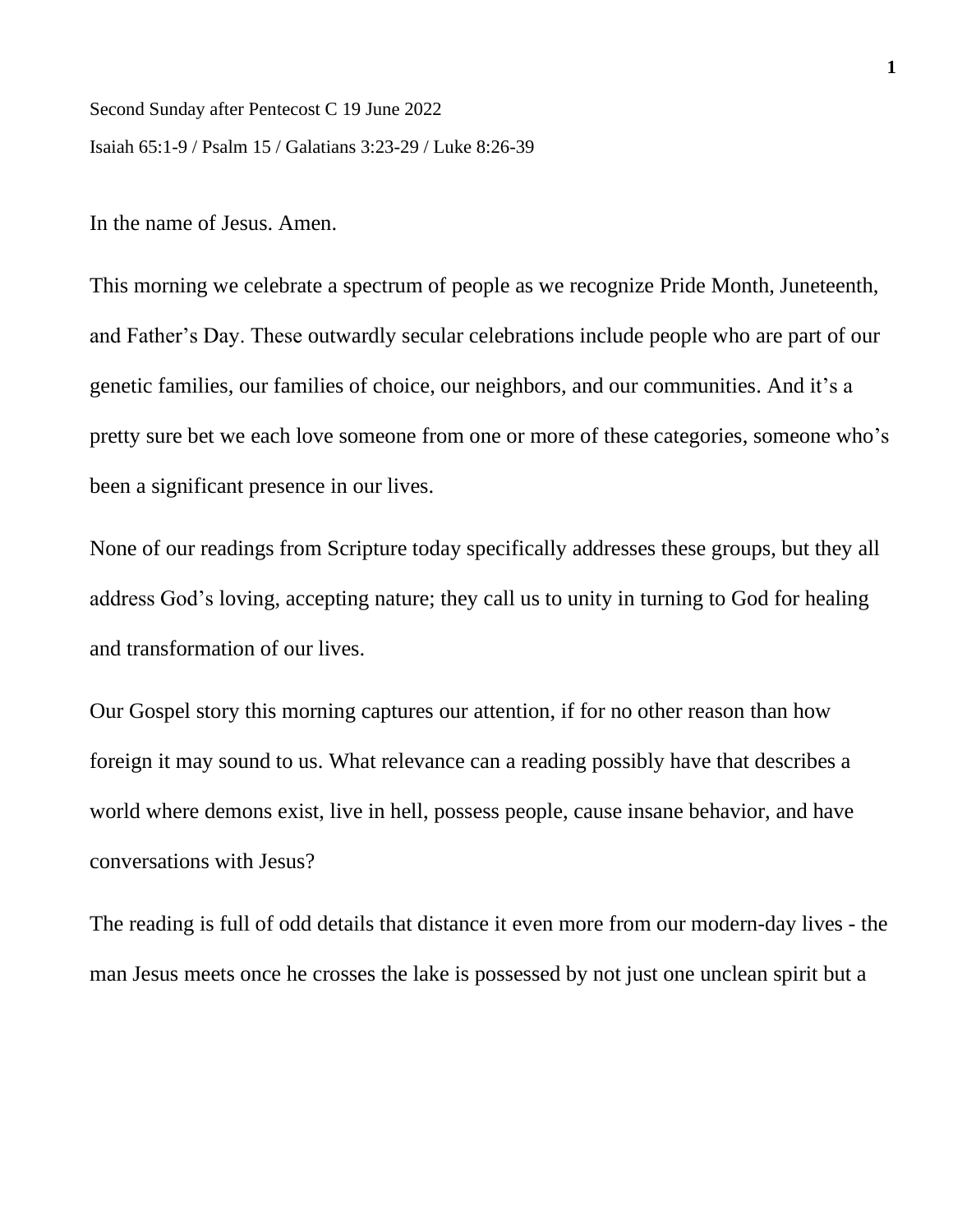legion of them (that would be about 6,000), that these demons would rather inhabit a herd of swine; and then they run like lemmings to their death. That is some weird stuff.

And the man possessed by demons "did not live in a house but in the tombs." His life is terribly bleak. He's completely dominated by what's taken him over; unable to restrain himself, he's naked, homeless, and alone. He's so abandoned, he lives among the dead in a wasteland, a place considered unapproachable, unclean.

The story may not be *completely* unfamiliar to us. There might be folks in the congregation today who've experienced homelessness or who've been on the brink of that experience. Or someone in our families, someone we love but can't seem to fix or save, may have experienced it.

Others of us may live "in the tombs" symbolically, in places that are equally painful. Those of us suffering from mental illness or addiction. Those in abusive relationships. Those who feel terribly alone. Those who feel like they've done something to disqualify them from acceptance. Those who've been rejected because they don't conform to the norms and identities we're most comfortable with. Those who struggle but can't seem to find a sense of value or purpose in their lives.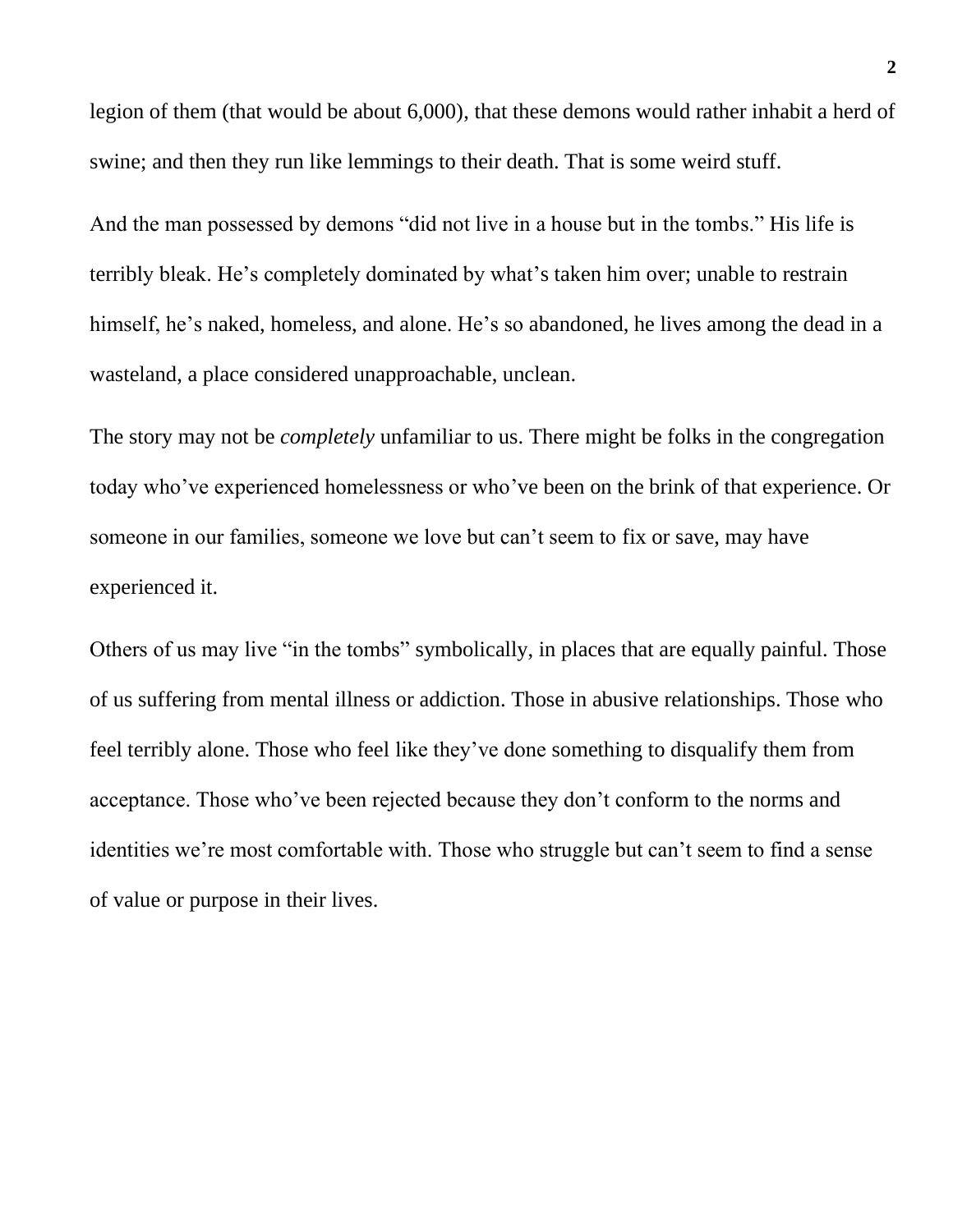The more we consider living "in the tombs," it may be likely we've all had this experience at some point.

Saint Luke takes us right to the center of the human condition and it isn't pretty. In the story of the Gerasene possessed by demons we have nakedness, loud shouting, chains, and homelessness. And this suffering man doesn't ask Jesus for help; he asks to be left alone, to just not to be tormented. Not to be judged or shamed any more.

Our first reading from the book of Isaiah describes people trying to get past their unfaithfulness to the covenant by offering sacrifices, sitting inside tombs and secret places, yet ignoring God's hands stretched out to help them.

Pushing God away is a common theme, whether from fear or stubbornness. That's what demons'll do to you.

And we all live with demons – with half-truths or lies in our head that cripple our spirits and our imaginations. Quiet, subtle voices that may tell us we're not good enough, or smart enough, or capable enough. That we'll never get past our setbacks and losses. When we listen to these voices we may leave our homes – figuratively or physically – and we begin to live among the dead, although we may not realize that's what we're doing.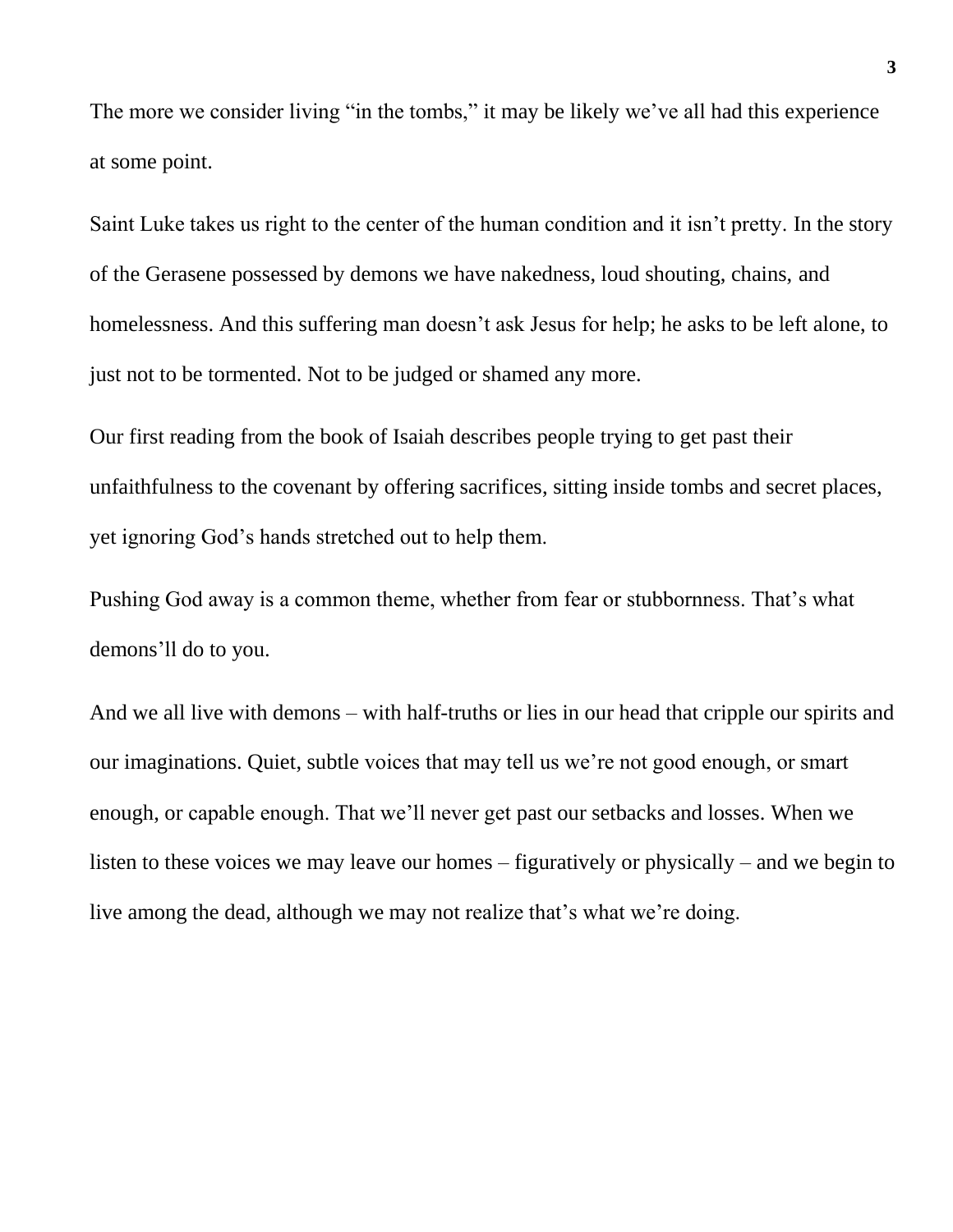Our readings are filled with references to outsiders – to Canaanite religious practices, a naked madman, the Roman legions, the Gerasene pig-herders.

For the first Christians life was full of such distinctions between "us" and "them." In our second reading Paul calls on the Galatians to live beyond outward categories, because in Christ we are all children of God through faith. He proclaims, "There is no longer Jew or Greek, there is no longer slave or free, there is no longer male and female; for all of you are one in Christ Jesus." And our psalm today praises those who don't slander their friends. those who don't discredit their neighbor.

Unity. We are called to unity in Christ, and we're still not there yet. After two thousand years it is still a struggle for us.

First-century Christians had to get past the ethnic categories of Jews and Greeks. The distinction between "slave and free" wasn't even faced in the Western world until the nineteenth century, and issues relating to "male and female" continue unresolved into the twenty-first century.

In today's culture we don't talk about hauntings by demons. But we all have some scary demons in us, ones that cause us to behave in ways we'd rather not think about. We know more about human psychology today, so we're more likely to call things that haunt us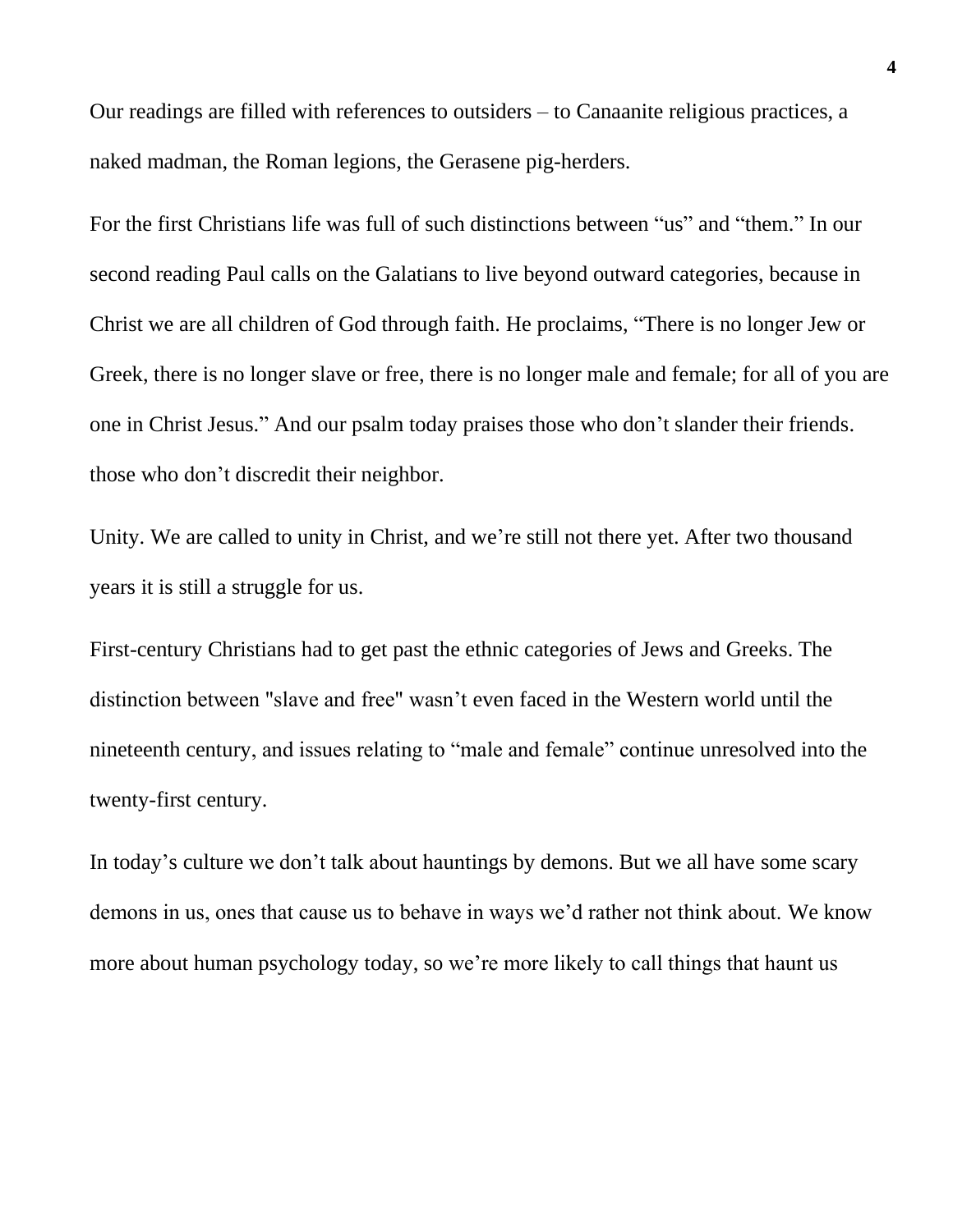"baggage," that we "need to unpack" or leave behind. But honestly, this stuff functions less like luggage and more like the demons described in Scripture.

We can be pretty good at keeping our demons to ourselves, keeping them under control. Modern life helps us keep them bound up. We can do it through denial, by keeping ourselves very, very busy. Then there's distraction: by our jobs, our stuff to do at home, our places to go and people to see. And if the odd demon does get out we can just tune out, with TV, alcohol, food, drugs, exercise, shopping. Anything that will take our minds off those demons. We just gotta keep moving.

But every once in a while we may hear a still, small voice, asking who we are and if we'll listen. That voice has the power to exorcise demons, but first we have to stop and listen. Look at the Gerasenes, who didn't want Jesus to stay – who actually begged him to leave. In our gospel Jesus decides to cross the lake, without giving any reason, and in doing that, reaches the suffering man. Maybe that's the point of the trip: to rescue the sufferer and return him to his life. That is what Jesus does - seeks out and finds the lost. That is who Jesus is, the one who brings good news to the poor, who proclaims release to the captives, recovery of sight to the blind, and freedom to the oppressed.